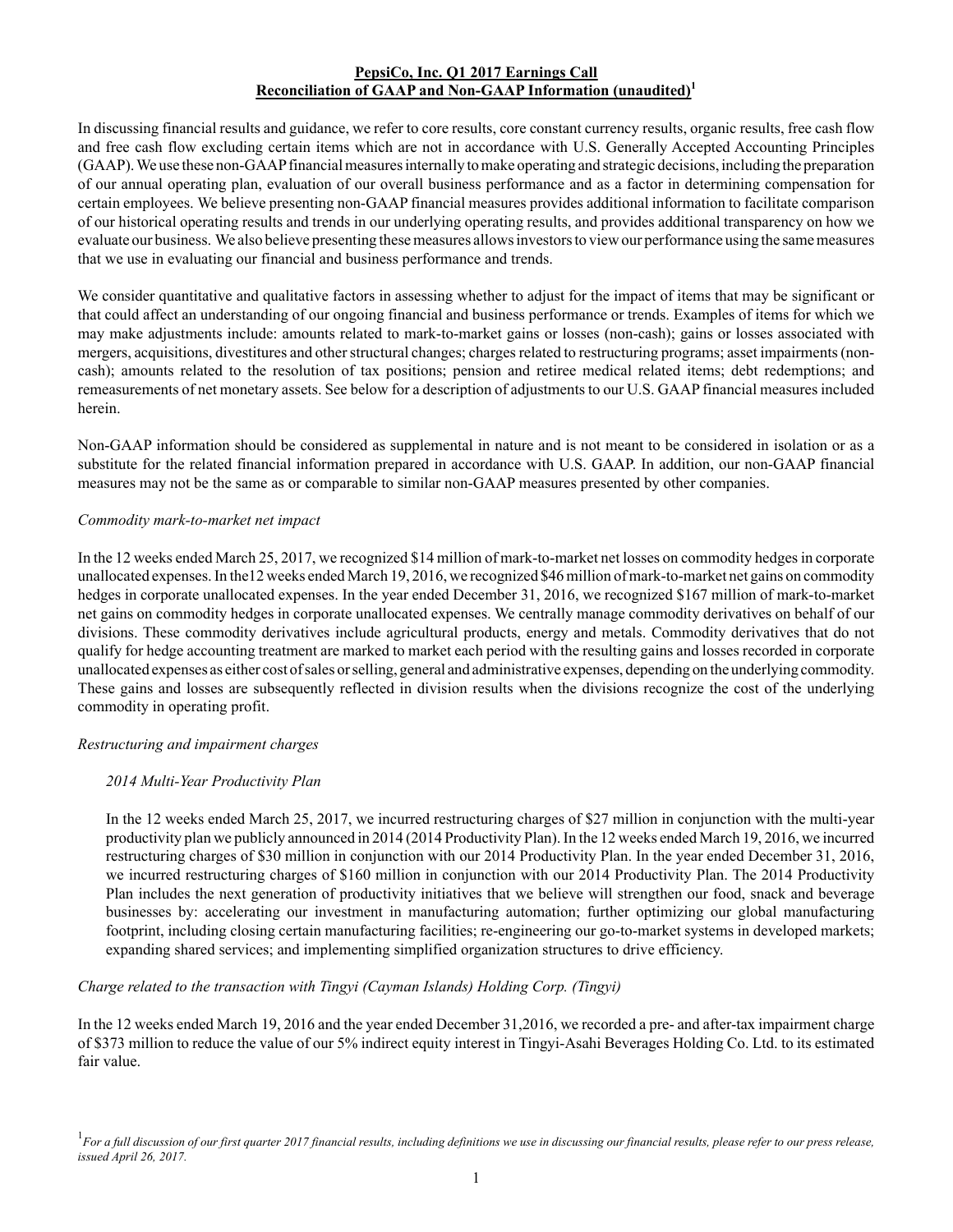#### *Charge related to debt redemption*

In the year ended December 31, 2016, we paid \$2.5 billion to redeem all of our outstanding 7.900% senior notes due 2018 and 5.125% senior notes due 2019 for the principal amounts of \$1.5 billion and \$750 million, respectively, and terminated certain interest rate swaps. As a result, we recorded a pre-tax charge of \$233 million to interest expense, primarily representing the premium paid in accordance with the "make-whole" redemption provisions.

#### *Pension-related settlements*

In the year ended December 31, 2016, we recorded a pre-tax pension settlement charge of \$242 million related to the purchase of a group annuity contract.

#### *Free cash flow excluding certain items*

Free cash flow excluding certain items is an important measure used to monitor our cash flow performance. We believe this non-GAAP measure provides investors additional useful information when evaluating our cash from operating activities. Adjustments to get to free cash flow excluding certain items include: (1) payments related to restructuring charges, (2) discretionary pension and retiree medical contributions, (3) net cash received related to interest rate swaps, (4) pension-related settlements from previous acquisitions, (5) net capital investments related to restructuring plan, (6) net capital investments related to merger and integration, (7) merger and integration payments in connection with The Pepsi Bottling Group, Inc., PepsiAmericas, Inc. and Wimm-Bill-Dann Foods OJSC acquisitions, (8) payments for restructuring and other charges related to the transaction with Tingyi, (9) net payments related to income tax settlements, (10) the tax impacts associated with each of these items, as applicable, and (11) net cash tax benefit related to debt redemption charge.

#### *2017 guidance*

Our 2017 core tax rate guidance and our 2017 core constant currency earnings per share (EPS) growth guidance exclude the commodity mark-to-market net impact included in corporate unallocated expenses and restructuring and impairment charges. Our 2017 core constant currency EPS growth guidance also excludes the impact of foreign exchange translation. Our 2017 organic revenue growth guidance excludes the impact of acquisitions, divestitures and other structural changes and foreign exchange translation. Our 2017 organic revenue growth guidance also excludes the impact of a 53<sup>rd</sup> reporting week in 2016. We are not able to reconcile our full year projected 2017 core tax rate to our full year projected 2017 reported tax rate and our full year projected 2017 core constant currency EPS growth to our full year projected 2017 reported EPS growth because we are unable to predict the 2017 impact of foreign exchange or the mark-to-market net impact on commodity hedges due to the unpredictability of future changes in foreign exchange rates and commodity prices. We are also unable to reconcile our full year projected 2017 organic revenue growth to our full year projected 2017 reported net revenue growth because we are unable to predict the 2017 impact of foreign exchange due to the unpredictability of future changes in foreign exchange rates and because we are unable to predict the occurrence or impact of any acquisitions, divestitures or other structural changes. Therefore, we are unable to provide a reconciliation of these measures.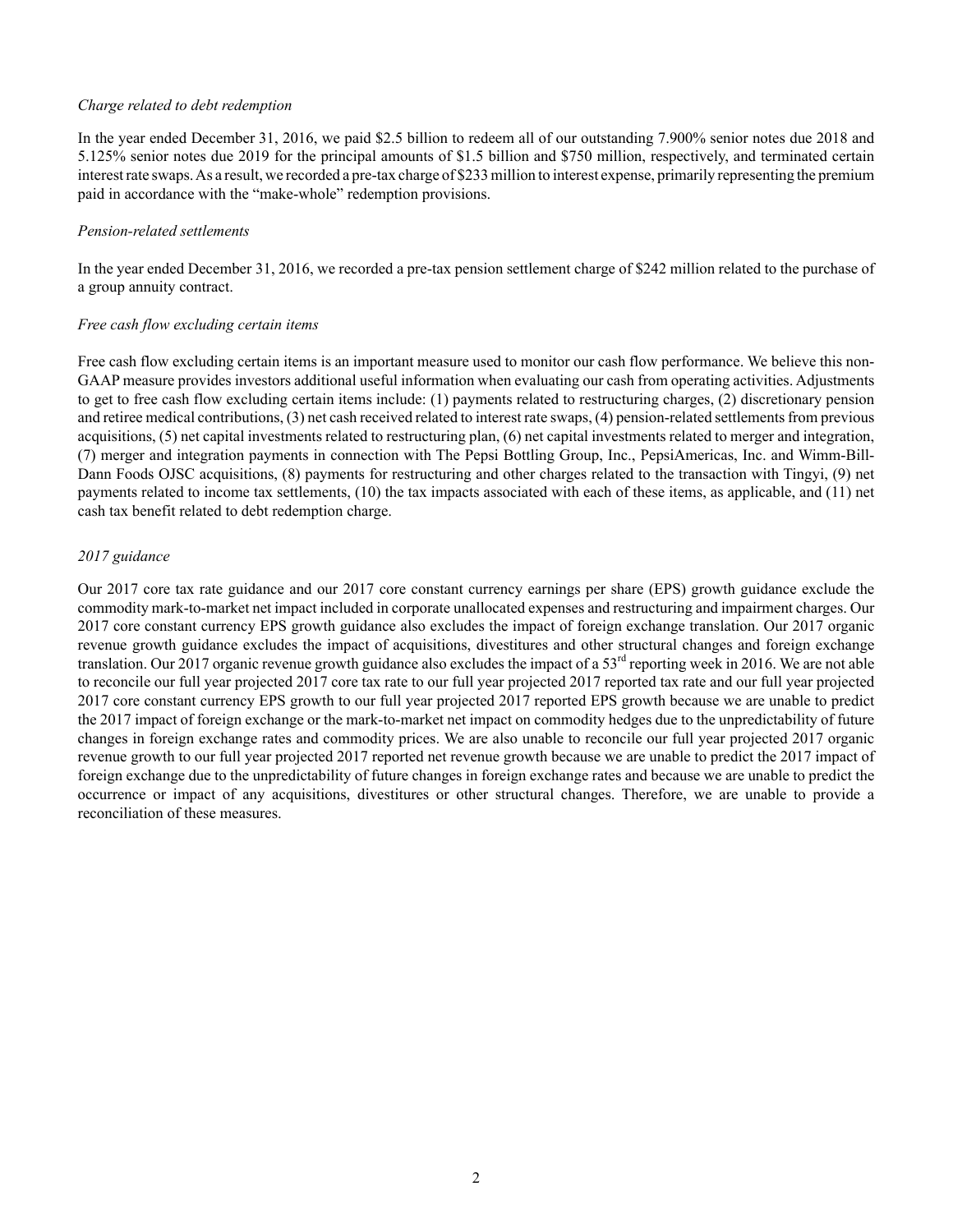#### **PepsiCo, Inc. and Subsidiaries Reconciliation of GAAP and Non-GAAP Information (unaudited)**

| <b>Net Revenue Growth Reconciliation</b> | 12 Weeks Ended<br>3/25/2017 |
|------------------------------------------|-----------------------------|
| Reported Net Revenue Growth              | $2 \frac{9}{6}$             |
| Impact of Foreign Exchange Translation   | (1)                         |
| Impact of Acquisitions and Divestitures  |                             |
| Organic Revenue Growth                   | $2 \frac{9}{6}$             |

| <b>Diluted EPS Growth Reconciliation</b>      | 12 Weeks Ended |           |   |           |                               |
|-----------------------------------------------|----------------|-----------|---|-----------|-------------------------------|
|                                               |                | 3/25/2017 |   | 3/19/2016 | Growth                        |
| Reported Diluted EPS                          | \$             | 0.91      | Ж | 0.64      | 43 $\frac{9}{6}$              |
| Commodity Mark-to-Market Net Impact           |                | 0.01      |   | (0.02)    |                               |
| Restructuring and Impairment Charges          |                | 0.02      |   | 0.02      |                               |
| Charge Related to the Transaction with Tingyi |                |           |   | 0.26      |                               |
| Core Diluted EPS                              |                | 0.94      |   | 0.89      | 5.5                           |
| Impact of Foreign Exchange Translation        |                |           |   |           |                               |
| Core Constant Currency Diluted EPS Growth     |                |           |   |           | $\mathbf{r}$<br>$\frac{0}{0}$ |
|                                               |                |           |   |           |                               |

| Developed and Developing and Emerging Markets Net Revenue Growth Reconciliations | 12 Weeks Ended 3/25/2017 |                                       |  |  |  |  |  |
|----------------------------------------------------------------------------------|--------------------------|---------------------------------------|--|--|--|--|--|
|                                                                                  | Developed<br>Markets     | Developing and<br>Emerging<br>Markets |  |  |  |  |  |
| Reported Net Revenue Growth                                                      | $\frac{0}{0}$            | $2\frac{9}{6}$                        |  |  |  |  |  |
| Impact of Foreign Exchange Translation                                           |                          |                                       |  |  |  |  |  |
| Impact of Acquisitions and Divestitures                                          |                          |                                       |  |  |  |  |  |
| Organic Revenue Growth                                                           | $\frac{0}{0}$            | $\frac{0}{0}$                         |  |  |  |  |  |

| 12 Weeks Ended 3/25/2017<br><b>Net Revenue Year-over-Year Growth Reconciliations</b> |                                   |                                                 |                              |  |
|--------------------------------------------------------------------------------------|-----------------------------------|-------------------------------------------------|------------------------------|--|
|                                                                                      | Reported Net<br>Revenue<br>Growth | Impact of<br>Foreign<br>Exchange<br>Translation | Organic<br>Revenue<br>Growth |  |
| Mexico                                                                               | $(MSD)$ %                         | DD $%$                                          | $HSD$ %                      |  |
| Russia                                                                               | DD $\%$                           | $(DD)$ %                                        | <b>HSD</b><br>$\frac{0}{0}$  |  |

*Note – Certain amounts above may not sum due to rounding.*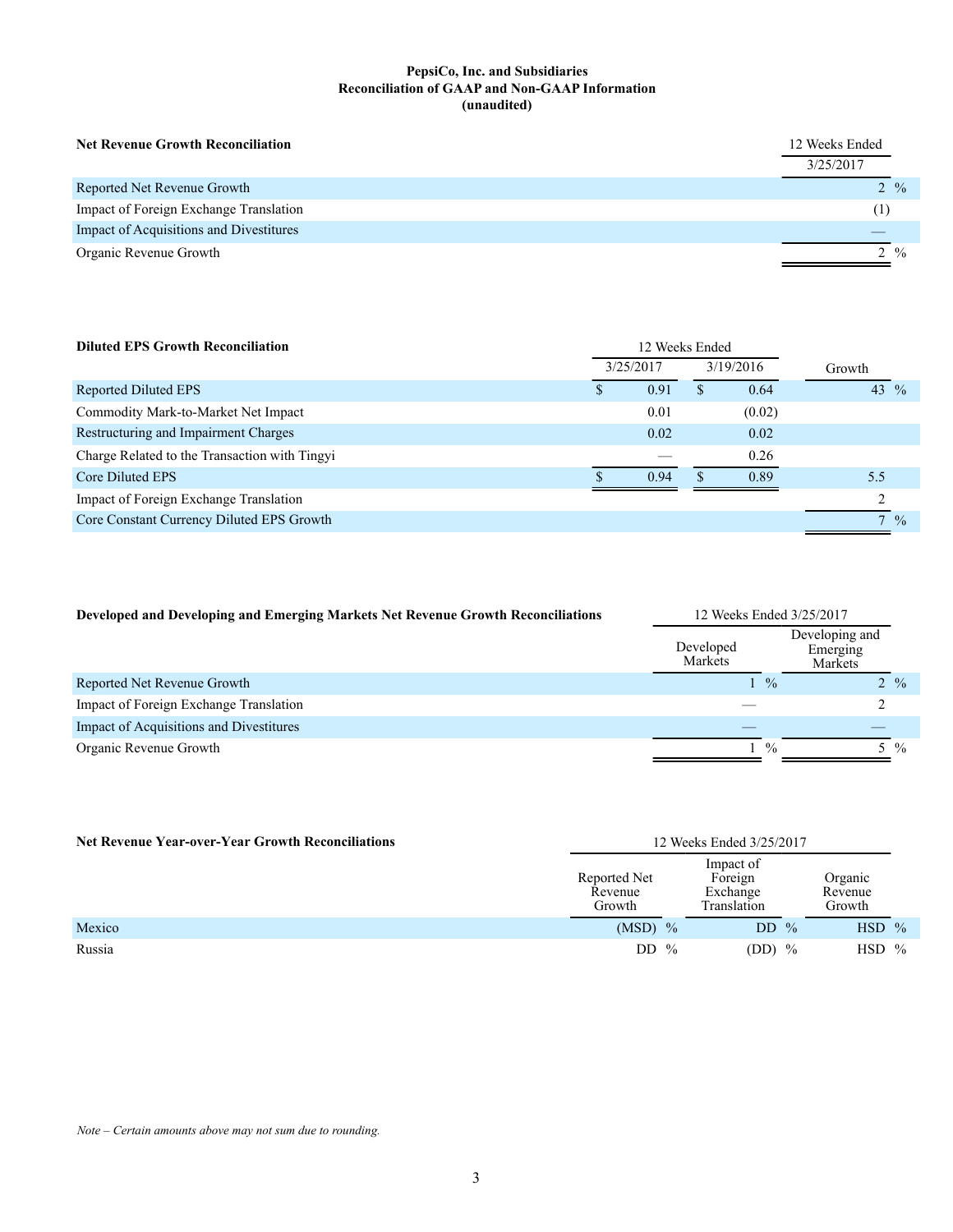#### **PepsiCo, Inc. and Subsidiaries Reconciliation of GAAP and Non-GAAP Information (unaudited)**

# **Frito-Lay North America (FLNA) and North America Beverages (NAB) Net Revenue Growth Reconciliation** 12 Weeks Ended 3/25/2017

| ілсеоненіанон                           |                 |                 |  |  |
|-----------------------------------------|-----------------|-----------------|--|--|
|                                         | <b>FLNA</b>     | <b>NAB</b>      |  |  |
| Reported Net Revenue Growth             | $2 \frac{9}{6}$ | $2 \frac{9}{6}$ |  |  |
| Impact of Foreign Exchange Translation  |                 |                 |  |  |
| Impact of Acquisitions and Divestitures |                 |                 |  |  |
| Organic Revenue Growth                  | $2 \frac{9}{6}$ | $\frac{0}{0}$   |  |  |
|                                         |                 |                 |  |  |

# **Net Cash Provided by Operating Activities Reconciliation**

| (in millions)                                                                                                             | Year Ended  |            |             |            |              |         |    | Total      |              |         |              |          |  |  |  |            |  |            |                        |  |
|---------------------------------------------------------------------------------------------------------------------------|-------------|------------|-------------|------------|--------------|---------|----|------------|--------------|---------|--------------|----------|--|--|--|------------|--|------------|------------------------|--|
|                                                                                                                           |             | 12/29/2012 |             | 12/28/2013 |              |         |    | 12/27/2014 |              |         |              |          |  |  |  | 12/26/2015 |  | 12/31/2016 | $1/1/12$ -<br>12/31/16 |  |
| Net Cash Provided by Operating Activities <sup>(a)</sup>                                                                  | $\mathbf S$ | 8,673      | $\mathbf S$ | 9,892      | $\mathbb{S}$ | 10,711  | \$ | 10,864     | $\mathbb{S}$ | 10,673  | $\mathbb{S}$ | 50,813   |  |  |  |            |  |            |                        |  |
| Capital Spending                                                                                                          |             | (2,714)    |             | (2,795)    |              | (2,859) |    | (2,758)    |              | (3,040) |              | (14,166) |  |  |  |            |  |            |                        |  |
| Sales of Property, Plant and Equipment                                                                                    |             | 95         |             | 109        |              | 115     |    | 86         |              | 99      |              | 504      |  |  |  |            |  |            |                        |  |
| Free Cash Flow                                                                                                            |             | 6,054      |             | 7,206      |              | 7,967   |    | 8,192      |              | 7,732   |              | 37,151   |  |  |  |            |  |            |                        |  |
| Payments Related to Restructuring Charges                                                                                 |             | 343        |             | 133        |              | 276     |    | 214        |              | 125     |              | 1,091    |  |  |  |            |  |            |                        |  |
| Net Cash Tax Benefit Related to Restructuring Charges                                                                     |             | (83)       |             | (28)       |              | (61)    |    | (51)       |              | (22)    |              | (245)    |  |  |  |            |  |            |                        |  |
| Discretionary Pension and Retiree Medical Contributions                                                                   |             | 1,515      |             | 23         |              | 407     |    |            |              | 459     |              | 2,404    |  |  |  |            |  |            |                        |  |
| Net Cash Tax Benefit Related to Discretionary Pension and<br>Retiree Medical Contributions                                |             | (464)      |             | (3)        |              | (133)   |    |            |              | (151)   |              | (751)    |  |  |  |            |  |            |                        |  |
| Net Cash Received Related to Interest Rate Swaps                                                                          |             |            |             |            |              |         |    |            |              | (5)     |              | (5)      |  |  |  |            |  |            |                        |  |
| <b>Pension-Related Settlements</b>                                                                                        |             |            |             |            |              |         |    | 88         |              |         |              | 88       |  |  |  |            |  |            |                        |  |
| Net Cash Tax Benefit Related to Pension-Related<br>Settlements                                                            |             |            |             |            |              |         |    | (31)       |              |         |              | (31)     |  |  |  |            |  |            |                        |  |
| Net Capital Investments Related to Restructuring Plan                                                                     |             | 26         |             | 8          |              | 8       |    |            |              |         |              | 42       |  |  |  |            |  |            |                        |  |
| Net Capital Investments Related to Merger and Integration                                                                 |             | 10         |             | (4)        |              |         |    |            |              |         |              | 6        |  |  |  |            |  |            |                        |  |
| Merger and Integration Payments                                                                                           |             | 83         |             | 25         |              |         |    |            |              |         |              | 108      |  |  |  |            |  |            |                        |  |
| Net Cash Tax Benefit Related to Merger and Integration<br>Payments                                                        |             | (20)       |             | (4)        |              |         |    |            |              |         |              | (24)     |  |  |  |            |  |            |                        |  |
| Payments for Restructuring and Other Charges Related to<br>the Transaction with Tingvi                                    |             | 109        |             | 26         |              |         |    |            |              |         |              | 135      |  |  |  |            |  |            |                        |  |
| Net Cash Tax Payment Related to Payments for<br>Restructuring and Other Charges Related to the<br>Transaction with Tingyi |             | 8          |             |            |              |         |    |            |              |         |              | 8        |  |  |  |            |  |            |                        |  |
| Net Payments Related to Income Tax Settlements                                                                            |             |            |             | 984        |              |         |    |            |              |         |              | 984      |  |  |  |            |  |            |                        |  |
| Net Cash Tax Benefit Related to Debt Redemption Charge                                                                    |             |            |             |            |              |         |    |            |              | (83)    |              | (83)     |  |  |  |            |  |            |                        |  |
| Free Cash Flow Excluding Above Items                                                                                      | \$          | 7,581      | \$          | 8,366      | \$           | 8,464   | \$ | 8,412      | \$           | 8,055   | \$           | 40,878   |  |  |  |            |  |            |                        |  |

*(a) Reflects retroactive adjustments required by accounting guidance on share-based payments to employees that we adopted in the first quarter of 2017.*

*Note – Certain amounts above may not sum due to rounding.*